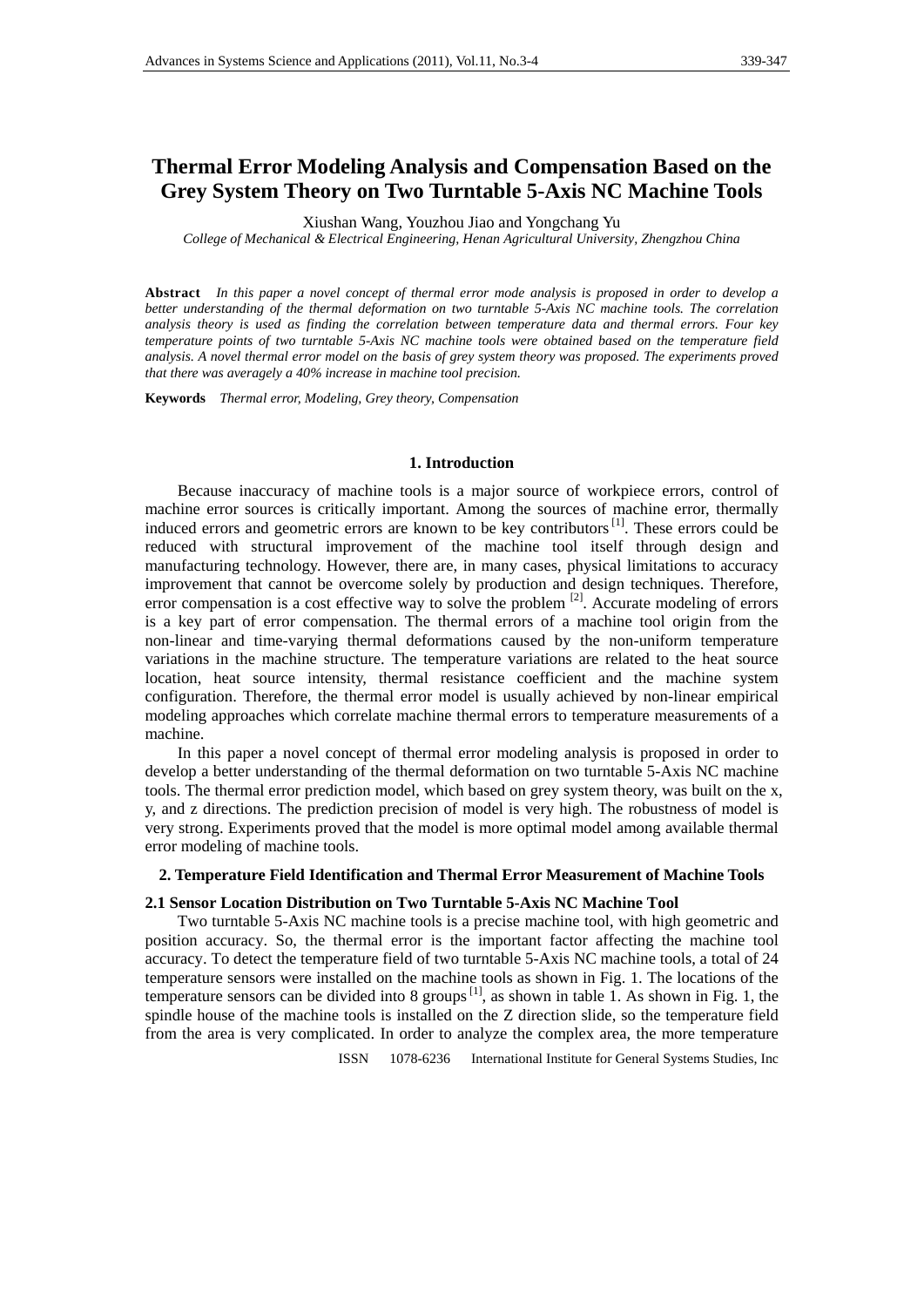340 Wang: Thermal Error Modeling Analysis and Compensation Based on the Grey System Theory on Two Turntable 5-Axis NC Machine Tools

| sensors are applied.                           |                     |                                                                |  |  |  |  |  |
|------------------------------------------------|---------------------|----------------------------------------------------------------|--|--|--|--|--|
| Table 1 Temperature sensor location & Function |                     |                                                                |  |  |  |  |  |
| Group<br>number                                | Sensor serial       | Installment place & Function                                   |  |  |  |  |  |
|                                                |                     | measuring the temperatures of the ball screw bearings and nuts |  |  |  |  |  |
| 1                                              | 1,2,3,4,5,6,7,19,23 | of Z axis                                                      |  |  |  |  |  |
| $\overline{2}$                                 | 8, 12, 15, 18       | measuring the temperatures of the machine tool bed             |  |  |  |  |  |
| 3                                              | 21,22,24            | measuring the temperatures of the spindle housing              |  |  |  |  |  |
|                                                |                     | measuring the temperatures of the ball screw bearings and nuts |  |  |  |  |  |
| 4                                              | 10,11               | of X axis                                                      |  |  |  |  |  |
|                                                |                     | measuring the temperatures of the ball screw bearings and nuts |  |  |  |  |  |
| 5                                              | 13,14               | of Y axis                                                      |  |  |  |  |  |
|                                                |                     | measuring the temperatures of the ball screw bearings and nuts |  |  |  |  |  |
| 6                                              | 9,17                | of A axis                                                      |  |  |  |  |  |
|                                                |                     | measuring the temperatures of the ball screw bearings and nuts |  |  |  |  |  |
| 7                                              | 16                  | of C axis                                                      |  |  |  |  |  |
| 8                                              | 20                  | measuring the ambient temperature                              |  |  |  |  |  |



Fig.1. Sensor locations of the thermal sensing system

# **2.2 Temperature Field under a Cutting Cycle**

In order to investigate the thermal behavior of the machine tool, simulation working conditions has been tested and the temperature field was recorded by the compensation control and temperature sensing systems.

Firstly, simultaneously moving the x, y, and z axes at low speed (800mm/min), with a spindle speed of 1500rpm for 2.5 hours. Secondly, stopping and cooling down the machine for 1.5 hours. Thirdly, moving the x, y, and z axes at high speed (1200mm/min) for another 2.5 hours, with a spindle speed of 3000rpm at the same time. In addition, during the testing moving A and C axes with 50rpm.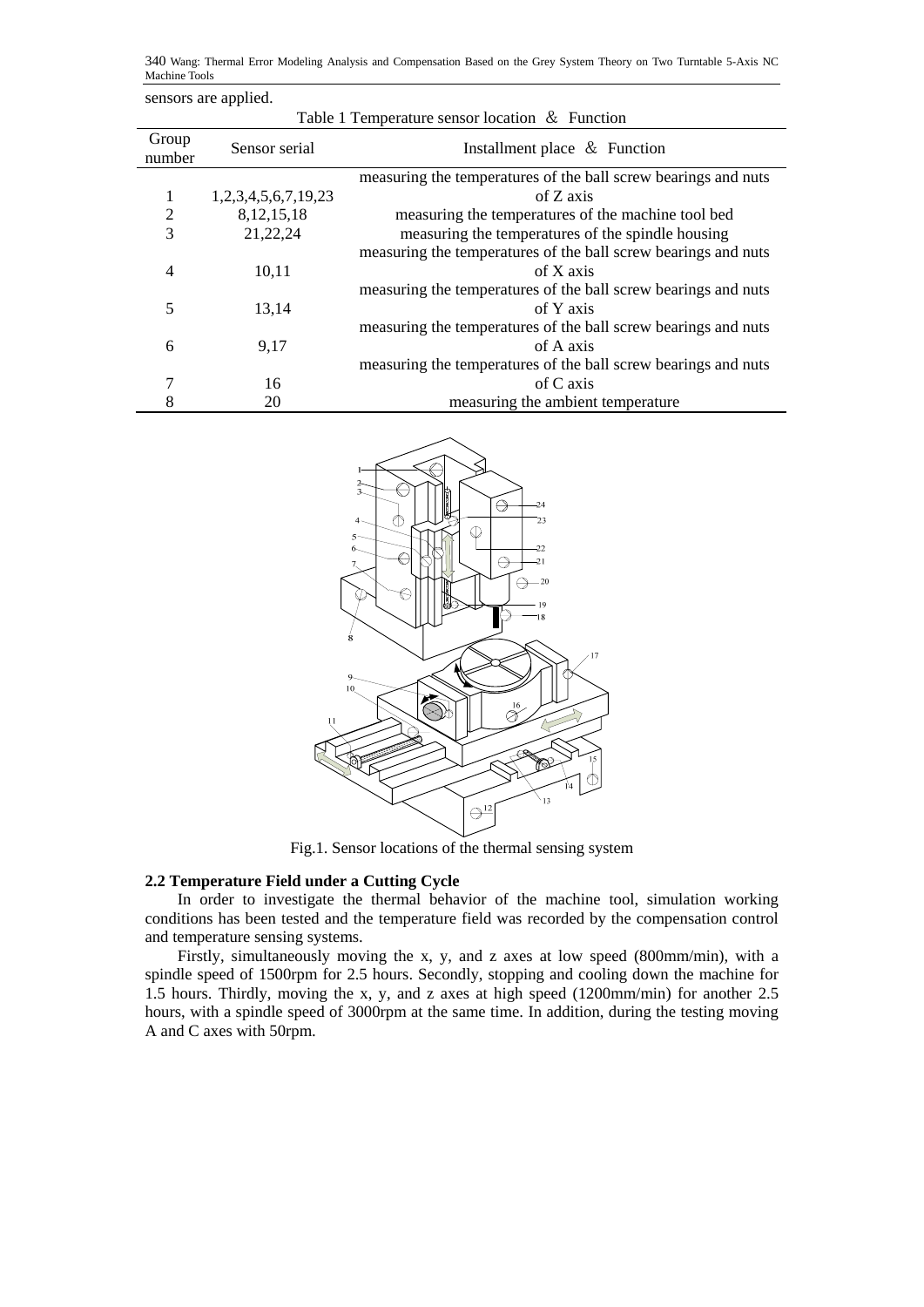Fig. 3(a)–(d) show the temperature variations of the 8 groups of temperature sensors over time series respectively.



Fig.2. Measurement of thermal errors for machine tool

## **2.3 Thermal Error Measurement of Machine Tool**

The experimental set-up for measuring thermal errors is shown in Fig. 2. Three displacement sensors mounted on the turntable were used for measuring the thermal drift errors of the spindle in the x, y, and z directions. The inclination error was neglected because the workpiece is short. Measurement results of thermal errors can be seen in Fig. 4.

#### **2.4 Measurement Result Analysis of Temperature and Thermal Error**

The conclusions are drawn from Figs. 3- Figs.4:

(1) Temperature change is slow with machining process. The highest measuring temperature is about  $45^{\circ}C$ .

(2) The temperatures of the spindle are about  $13\text{ °C}$  during the foregoing 2.5 hours and  $21\degree C$  the latter 2.5 hours. The temperatures of the nut and screw bearing of the x, y, a, and c-axis rise about 10<sup>°</sup>C during the foregoing 2.5 hours and 18<sup>°</sup>C the latter 2.5 hours.

(3) The thermal error range is about  $28 \mu m$ , which is larger than the expected value.

(4) The part error decreases with the machine temperature rise but having some time-lag.

(5) When stopping cutting, the machine tool temperature does not drop immediately. Thermal error does not decrease with stopping machine tool.

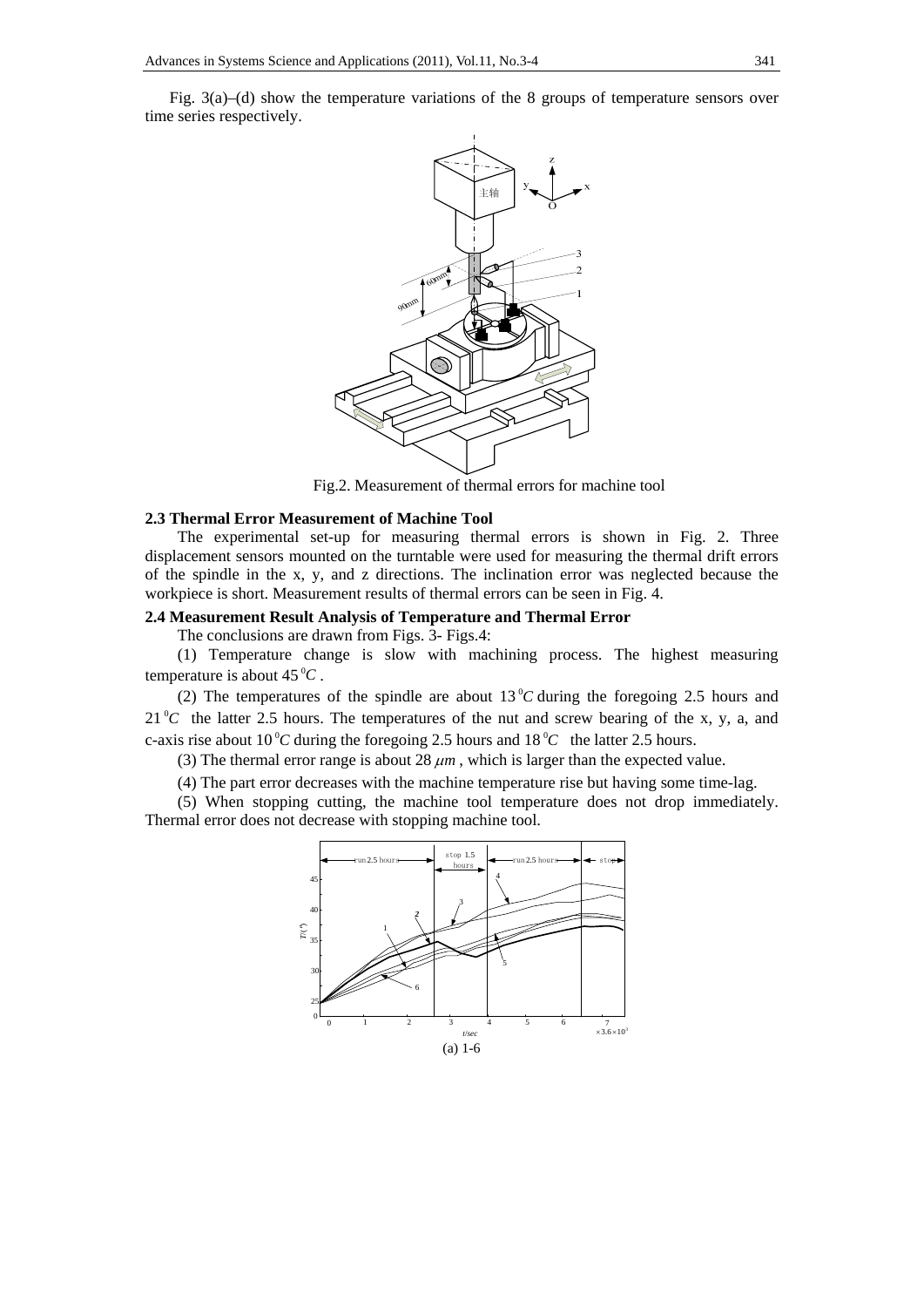

Fig.3. Temperature field and temperature collection systems

# **3. Choice of the Optimal Temperature Measuring Point**

The amount of the temperature variable is a key factor to the accuracy of the thermal error model. Too fewer amount induces that the accuracy of the thermal error model is very low, which can't insure compensation precision. However, too much amount leads that the calculating time and additional cost are high. Therefore, the temperature variable amount should be determined before the thermal error modeling. In this study, the temperature variables are determined based on correlation analysis between the thermal errors and temperature variables [3,4].

The optimal sensitive temperature measurement point should meet two factors (1) one is that the location should lie in the thermal sources (2) the other is that the correlation between the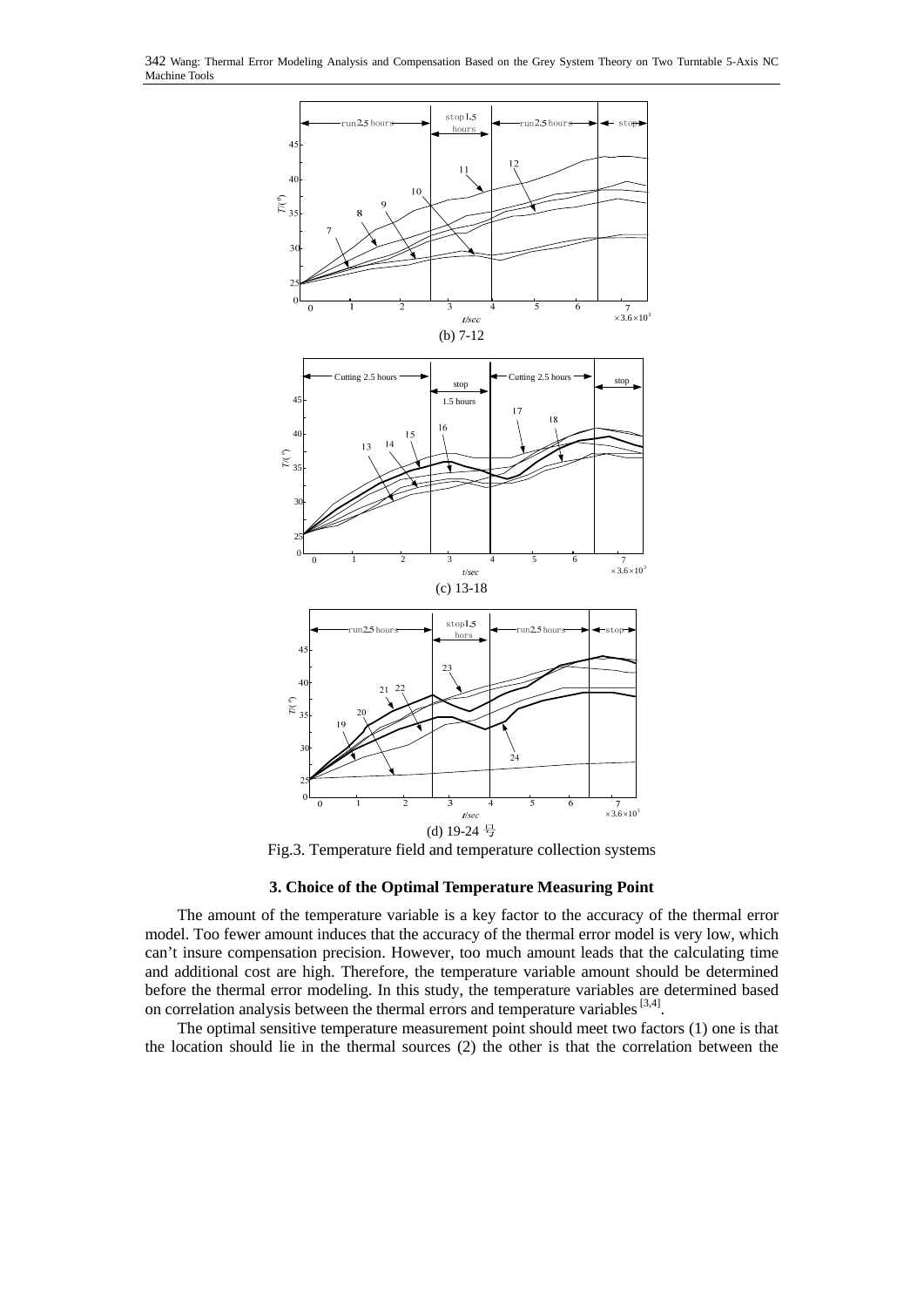thermal errors and temperature variables is highest. Correlation analysis is one of the most effective data processing methods on mathematic statistics, which describe correlative degree among multi-variables. The correlation among variables is often expressed by related coefficient  $\rho_{X,Y}$ :

$$
\rho_{XY} = \frac{Cov(X, Y)}{\sqrt{D(X)} \cdot \sqrt{D(X)}}\tag{1}
$$



Fig.4. Output of displacement sensors from three directions

| Table 2 The related coefficients among the temperature and error |          |          |          |                 |  |  |
|------------------------------------------------------------------|----------|----------|----------|-----------------|--|--|
| Sensor<br>Coefficient<br>Error                                   | T21      | T2       | T24      | T <sub>15</sub> |  |  |
| X                                                                | 0.693909 | 0.985567 | 0.704328 | 0.969573        |  |  |
| Y                                                                | 0.622667 | 0.710333 | 0.983336 | 0.958945        |  |  |
| Z                                                                | 0.987637 | 0.692565 | 0.732559 | 0.985667        |  |  |

In this article, the related coefficients between temperature and thermal error variables are acquired through data processing program and matlab software. Through calculating and analyzing the related coefficients between 24 temperature data series and x, y, and z direction thermal error series, the correlation coefficients  $\rho_{21,x}, \rho_{2x}, \rho_{24,x}, \rho_{15,x}$ , as shown in Table 2, are more sensitive than other points. What's more, the thermal deformations of installment locations of four temperature measuring points seriously affect the machining precision of machine tool in the x, y, and z directions  $\left[1,3\right]$ . So the data series variable from 21, 2, 24, 15 temperature sensors are used for the thermal error modeling.

### **4. Error Modeling Based on Grey System Theory**

# **4.1 Data Prediction and Process of Grey System Theory**

If  $\{x^{(0)}(i)\}(i=1, 2, \dots, n)$  is an original data series [5], new data series can be gotten by once accumulation calculation:

$$
x^{(1)}(k) = \sum_{j=1}^{k} x^{(0)}(j) \qquad k = 1, 2, \cdots, n
$$
 (2)

Then the differential equation relative to *GM* (1,1) model is:

$$
\frac{dx^{(1)}}{dt} + ax^{(1)} = u \frac{\partial^2 \Omega}{\partial u \partial v}
$$
 (3)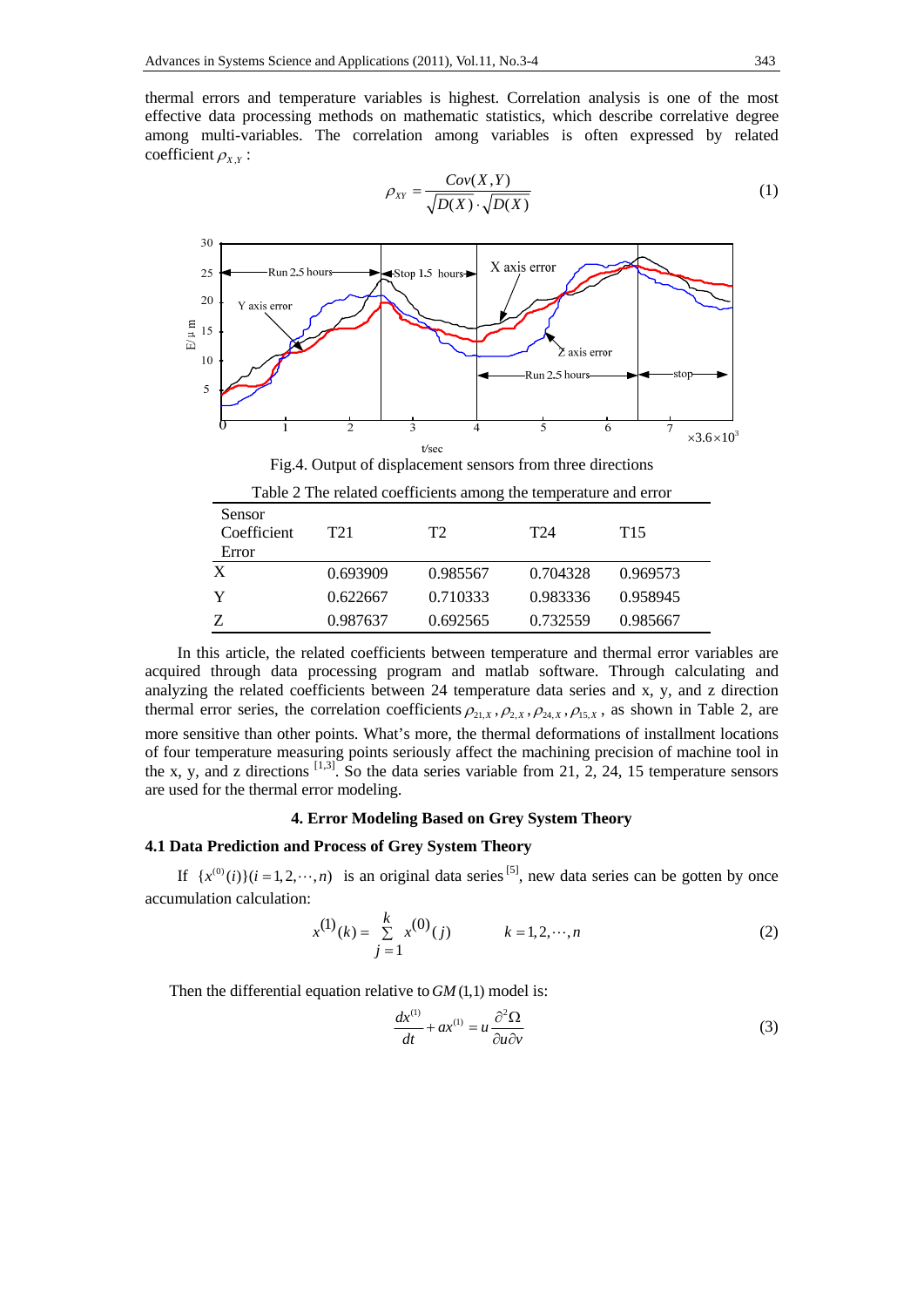Here, *a* is development grey parameter; *u* is the endogenous control grey parameter.

It is assumed that  $\hat{a}$  is the estimating parameter,  $\hat{a} = \begin{bmatrix} a \\ u \end{bmatrix}$  is acquired by the least square method.

$$
\hat{a} = \left(B^T B\right)^{-1} B^T Y_n \tag{4}
$$

Here

$$
B = \begin{bmatrix} -\frac{1}{2} \left[ x^{(1)}(1) + x^{(1)}(2) \right] & 1 \\ -\frac{1}{2} \left[ x^{(1)}(2) + x^{(1)}(3) \right] & 1 \\ \vdots & \vdots \\ -\frac{1}{2} \left[ x^{(1)}(n-1) + x^{(1)}(n) \right] & 1 \end{bmatrix}
$$
(5)  

$$
Y_n = \left( x^{(0)}(2), x^{(0)}(3), \cdots, x^{(0)}(n) \right)^T
$$
(6)

Solving (3), grey model can be gotten:

$$
\hat{x}(k+1) = \left[ X^{(0)}(1) - \frac{u}{a} \right] e^{-ak} + \frac{u}{a} \quad k = 0, 1, 2, \cdots, n \tag{7}
$$

### **4.2 Improvement of Grey System Theory**

During the thermal error modeling, the prediction model is acquired both by the collected all data and only a part of data. Generally, the model from different data series is different. So the parameter  $<sup>a</sup>$  is not same.</sup>

If  $X^{(0)} = (x^{(0)}(1), x^{(0)}(2), \dots, x^{(0)}(n))$ ,  $x^{(0)}(n)$  can be seen the origin of the time axis, and  $t \in i$ , then  $t < n$  is considered as past,  $t = n$  as present,  $t < n$  as future. So

(1) The grey model from  $X^{(0)} = (x^{(0)}(1), x^{(0)}(2), \dots, x^{(0)}(n))$  is called as all data model *GM* (1,1).

(2) If  $\forall k_0 > 1$ , the grey model from  $X^{(0)} = (x^{(0)}(k_0), x^{(0)}(k_0+1), \dots, x^{(0)}(n))$  is called as part data model *GM* (1,1).

(3) If  $x^{(0)}(n+1)$  is the new information, which is added to  $X^{(0)}$ , the grey model from  $X^{(0)} = (x^{(0)}(1), x^{(0)}(2), \dots, x^{(0)}(n), x^{(0)}(n+1))$  is called as new model *GM* (1,1).

(4) Adding new information  $x^{(0)}(n+1)$  and eliminating the old information  $x^{(0)}(1)$ , the grey model from  $X^{(0)} = (x^{(0)}(2), \dots, x^{(0)}(n), x^{(0)}(n+1))$  is called as the metabolism *GM* (1,1).

## **4.3 Application of the Grey System Modeling**

On the basis of grey system modeling analysis and selected temperature variables above sections, the metabolism  $GM(1,1)$  of grey model is individually used as building thermal error model in the x, y, and z directions. Detailed modeling process is neglected for the paper length limitation. This paper only offers built model based on experiment data, which include measurement values, forecast values, and residuals.

Experiment data graph, model predication graph, and residuals graph of three directions have been drawn as shown in Fig.5. Fig. 5 shows that experiment data graph and model predication graph are very coincident, the residuals of any data point is less  $5 \mu m$ . It can be seen that the prediction models is precise, which can be written in compensation control device.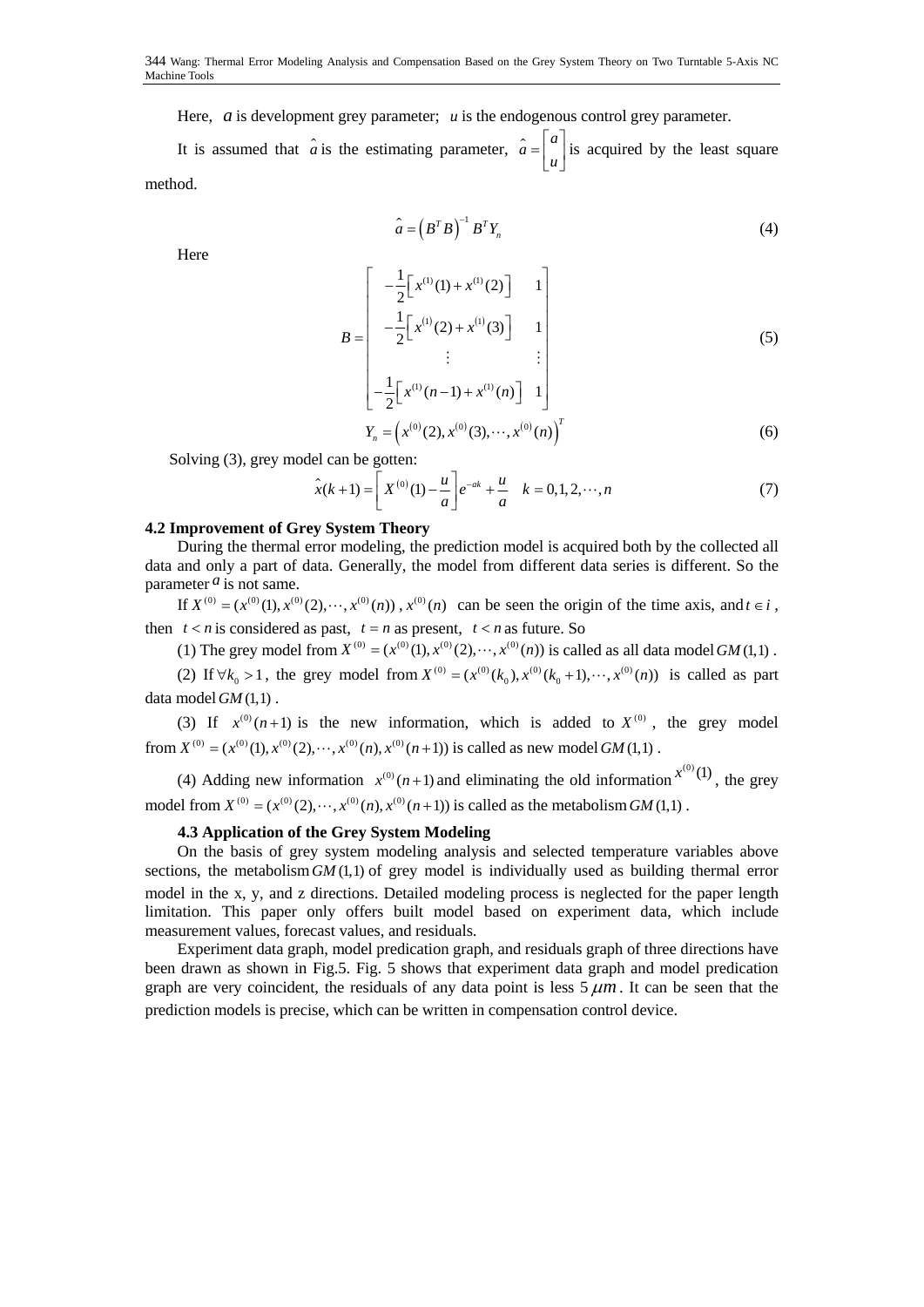

## **5. Real Time Compensation of the Thermal Error**

In order to evaluate the performance of the metabolism grey model *GM* (1,1) , other experiments are carried out according to the standard ISO.232. The experimental parameter setting is similar with the experimental setting described in Section 2. Four temperature sensors (No. 2, 15, 21 and 24) and the displacement sensors are only used in the experiments. Two group comparison experiments have been done, one group is 60 parts without compensation, and the other group is also 60 parts with compensation. The material of experiments parts is 45# Fe.

The Fig.6 is the trial result. The averagely thermal error of two turntable 5-Axis NC machine tools is 20  $\mu$ m before compensation, and is 7  $\mu$ m after compensation. There is averagely a 60%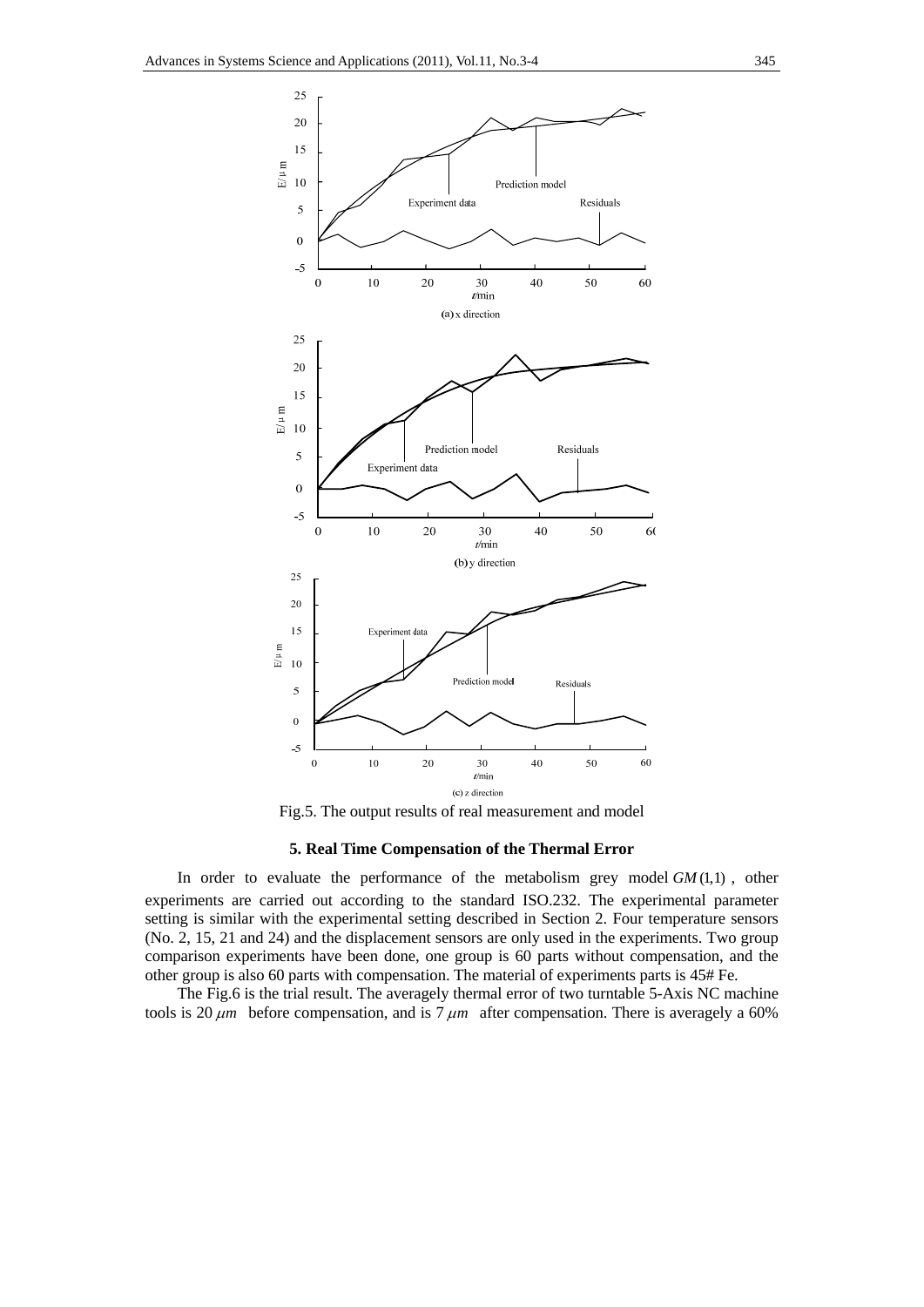increase on precision. Compensation experiments proved the metabolism grey model *GM* (1,1) is with higher precision, and the modeling method is accurate.



Fig. 6. X, Y, Z direction experiments before and after compensation

## **6. Conclusions**

In this paper, the metabolism grey model *GM* (1,1) was proposed for on-line prediction of the dynamic and highly non-linear thermal errors on two turntable 5-Axis NC machine tools. The proposed model not only enhances the prediction accuracy of the thermal error but also reduces the computation cost. Relative analysis method is used as assuring the optimal temperature measurement point location of machine tool. The experimental results demonstrated that the machining accuracy was improved significantly after implementation of the compensation of the thermal errors.